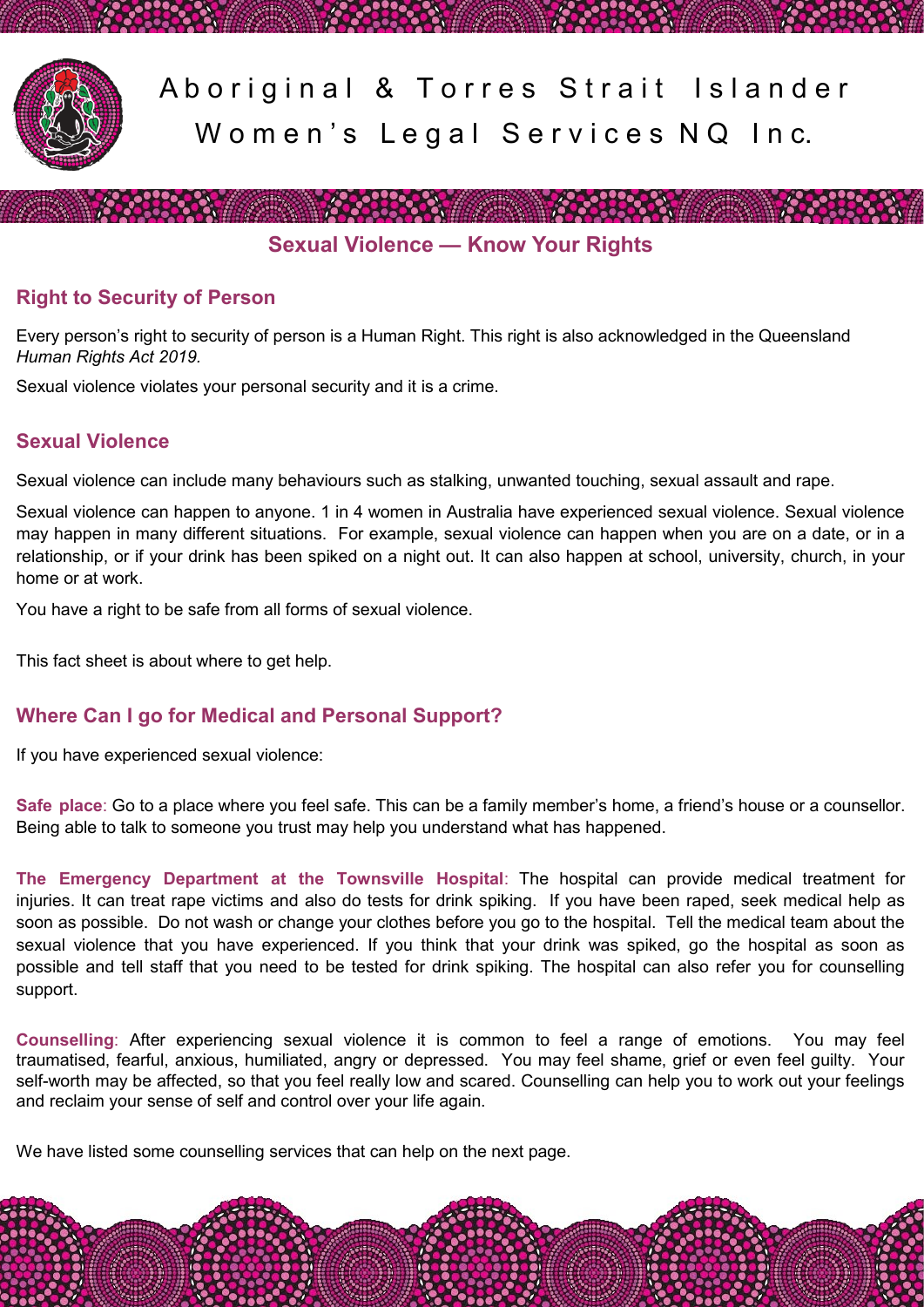- **1800RESPECT** (1800 737 732) has 24 hour counselling services
- **The Women's Centre** in Aitkenvale, Townsville, has specialist free counselling services and assistance for women who have experienced sexual violence
	- Phone: (07) 4775 7555
- **Townsville Aboriginal and Torres Strait Islander Health Service** (TAIHS) has free medical services, counselling, and other support services
	- Phone: (07) 4759 4000
- **Palm Island Community Company** (PICC) on Palm Island provides a range of services for women including the Women's Shelter
	- Palm Island Women's Service Phone: (07) 4791 4010

### **Confidentiality**

Your confidentiality will be maintained during the police investigation. If the offender is charged, the prosecutors and parties to the legal proceedings will know the details of your matter but some protections apply:

The information gathered by the police, including photographs, are protected from publication under the *Criminal Law (Sexual Offences) Act* 1978.

- The law prohibits the publication of any information that can identify you as the sexual violence victim/survivor.
- Your counselling notes can be protected

For further legal advice and assistance to protect your rights to confidentiality:

- The Counselling Note Protect service delivered by Legal Aid Qld and Women's Legal Service, Qld:
- Legal Aid Qld Phone: 1300 267 762
- Women's Legal Service Phone: 1800 957 957

#### **How Do I Make a Complaint to the Police?**

If you are a victim/survivor of sexual violence, you can make a formal statement to police. The police must investigate complaints of sexual violence.

Having to report on an act of sexual violence may be traumatic and you may wish to take a support person with you. The police will ask what has happened and who was involved. The more evidence you are able to provide, the more this will help the police investigation.

#### *Alternative Reporting Options*

You may decide that you do not want to make a formal report to the police, or that you do not want to go through the courts to have the offender charged. This is your decision to make. There are alternative reporting options available to survivors of sexual assault. This means that you can tell police what happened, but the police will not investigate the matter or charge the offender.

By telling police what happened and who did it (if you know), the police can use this information to identify offenders, identify patterns in offending and also use the information to assist in prosecuting other cases. You can also remain anonymous if you wish.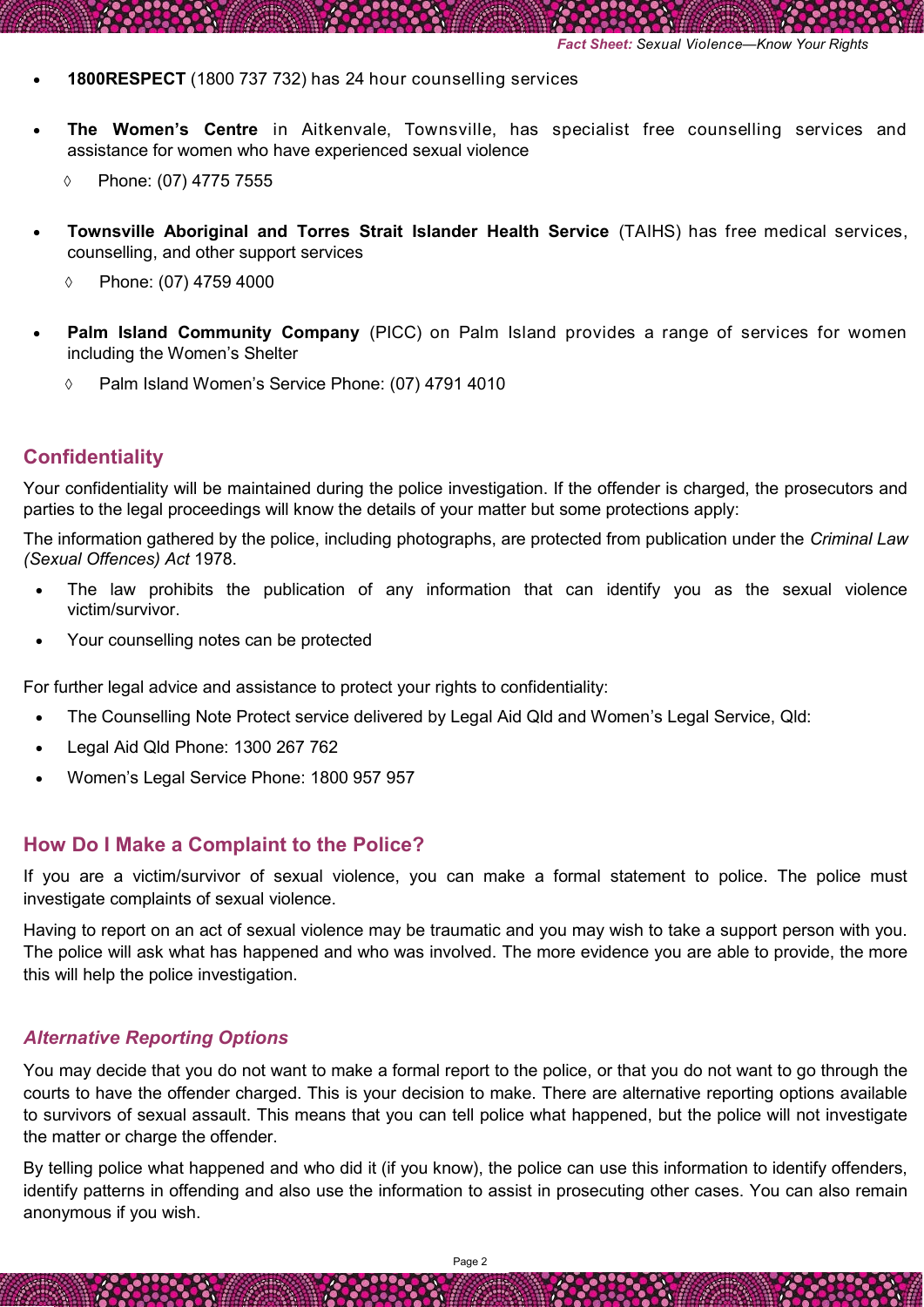### **Victims Assistance Queensland**

If you have been the victim / survivor of sexual violence and you have made a report to the police, you may be eligible for financial assistance from Victim Assist Queensland.

Victim Assist Queensland helps victims of violent crimes recover from the act of violence. A person who is directly injured as a result of an act of violence is eligible to apply for financial assistance through Victims Assist **Queensland** 

#### **"Act of Violence"**

An act of violence includes, but is not limited to:

- Physical assault (being hit, pushed, punched, or choked)
- A sexual offence
- Stalking, kidnapping and deprivation of liberty
- Domestic and family violence committed by an intimate parent, family member or informal carer.

**You must apply to Victim Assist Queensland within 3 years from the date of the offence**. If there is a reason why you did not apply within the 3 years, you will need to explain in the application form why you did not apply earlier.

If your application is approved, Victim Assist Queensland can cover some or all of the costs of recovering from sexual violence. Each case is different and what Victim Assist Queensland will cover depends on all the circumstances of the offence. Some of the costs that can be covered by Victim Assist Queensland include:

- Medical and counselling costs
- Travel costs to attend medical and counselling appointments
- Safety and security costs (for example making your house secure)
- The cost of clothing damaged during the crime
- Loss of earnings

### **How to Apply for Victims Assist Queensland**

Before you apply for Victim Assist Queensland, you must report the sexual violence incident to the police or to your doctor, psychologist, counsellor or family violence worker.

In order to apply for assistance, you must complete an application form including any supporting documents relating to your injuries (for example: doctor's reports or medical certificates).

# **Seeking Legal Advice**

Many services in North Queensland can help you to make an application for Victim Assist or can refer you to a lawyer or a community legal centre. Community Legal Centres in North Queensland who can assist you include:

- **The Aboriginal and Torres Strait Islander Women's Legal Services, NQ Inc.**
	- Free call: 1800 082 600
	- Phone: (07) 4721 6007
- **The Aboriginal and Torres Strait Islander Legal Service**
	- Phone: (07) 4722 5111